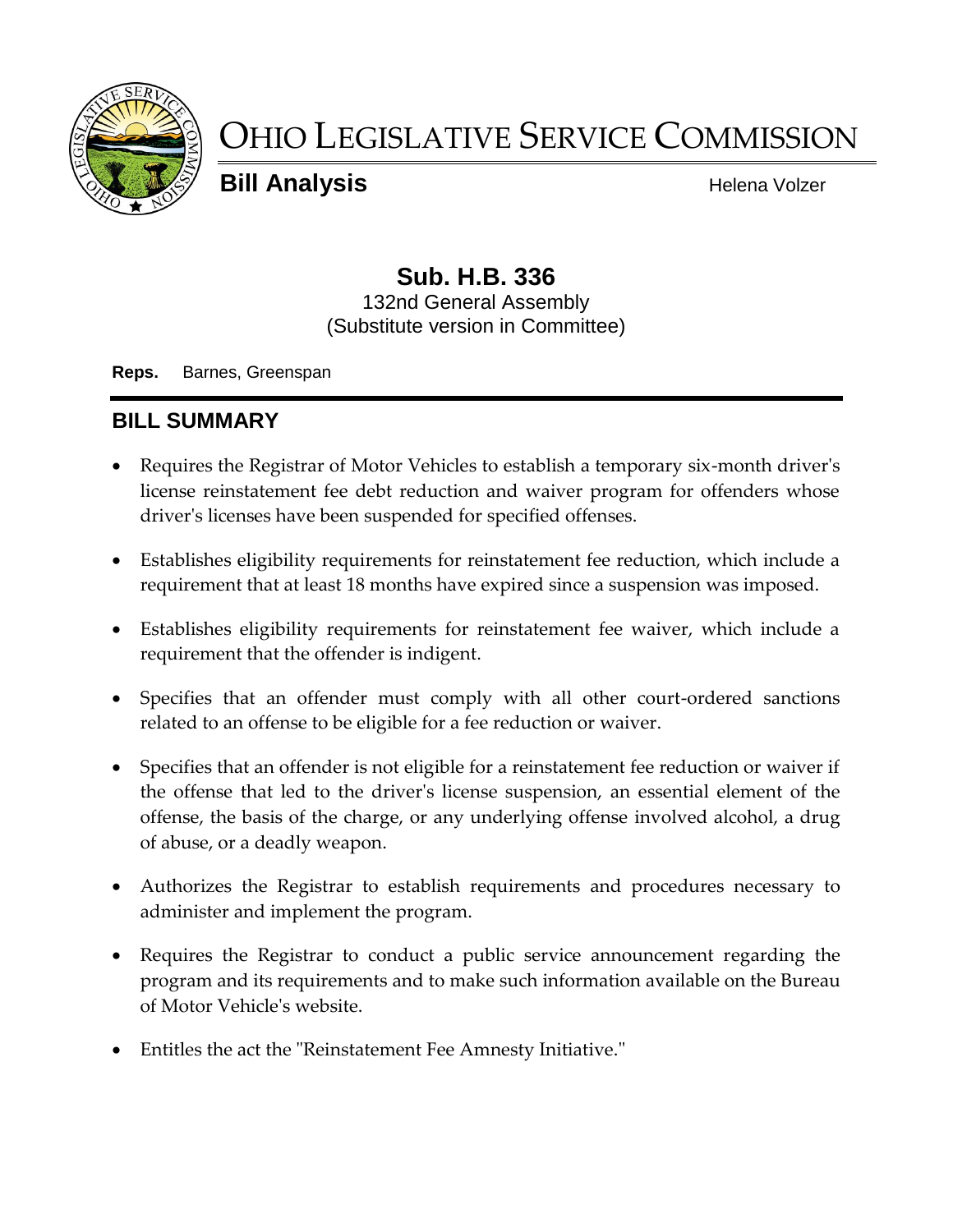## **CONTENT AND OPERATION**

#### **Background**

Under current law, the Registrar of Motor Vehicles may not reinstate the driver's license of a person whose license has been suspended until the person does both of the following:

(1) Pays all reinstatement fees that apply; and

(2) Complies with all other conditions for license reinstatement, which vary depending on the offense and the court's discretion.

When a municipal or county court determines that a person cannot reasonably pay reinstatement fees, the court may establish an installment payment plan or a payment extension plan for the person.<sup>1</sup>

#### **Reinstatement fee debt reduction and waiver program**

The bill requires the Registrar to establish a temporary six-month driver's license reinstatement fee debt reduction and waiver program within 90 days of the bill's effective date. The program applies to reinstatement fees incurred as a result of the suspension of a driver's license or permit, but does not apply to commercial driver's licenses and permits.<sup>2</sup>

#### **Eligibility for reinstatement fee reduction**

An offender whose driver's license or permit has been suspended as a result of an eligible offense (see, "**Eligible offenses**," below) may apply to the Registrar for driver's license reinstatement fee debt reduction if all of the following apply:

(1) The offender has completed all court-ordered sanctions related to the eligible offense other than the payment of reinstatement fees;

(2) The offense that led to the suspension, an essential element of the offense, the basis of the charge, or any underlying offense did not involve alcohol, a drug of abuse, or a deadly weapon; and

(3) At least 18 months have expired since the court imposed the suspension.

<sup>&</sup>lt;sup>2</sup> Section 1(B) and  $(A)(5)$ .



 $\overline{a}$ 

 $1 R.C. 4510.10(A)$  and (B).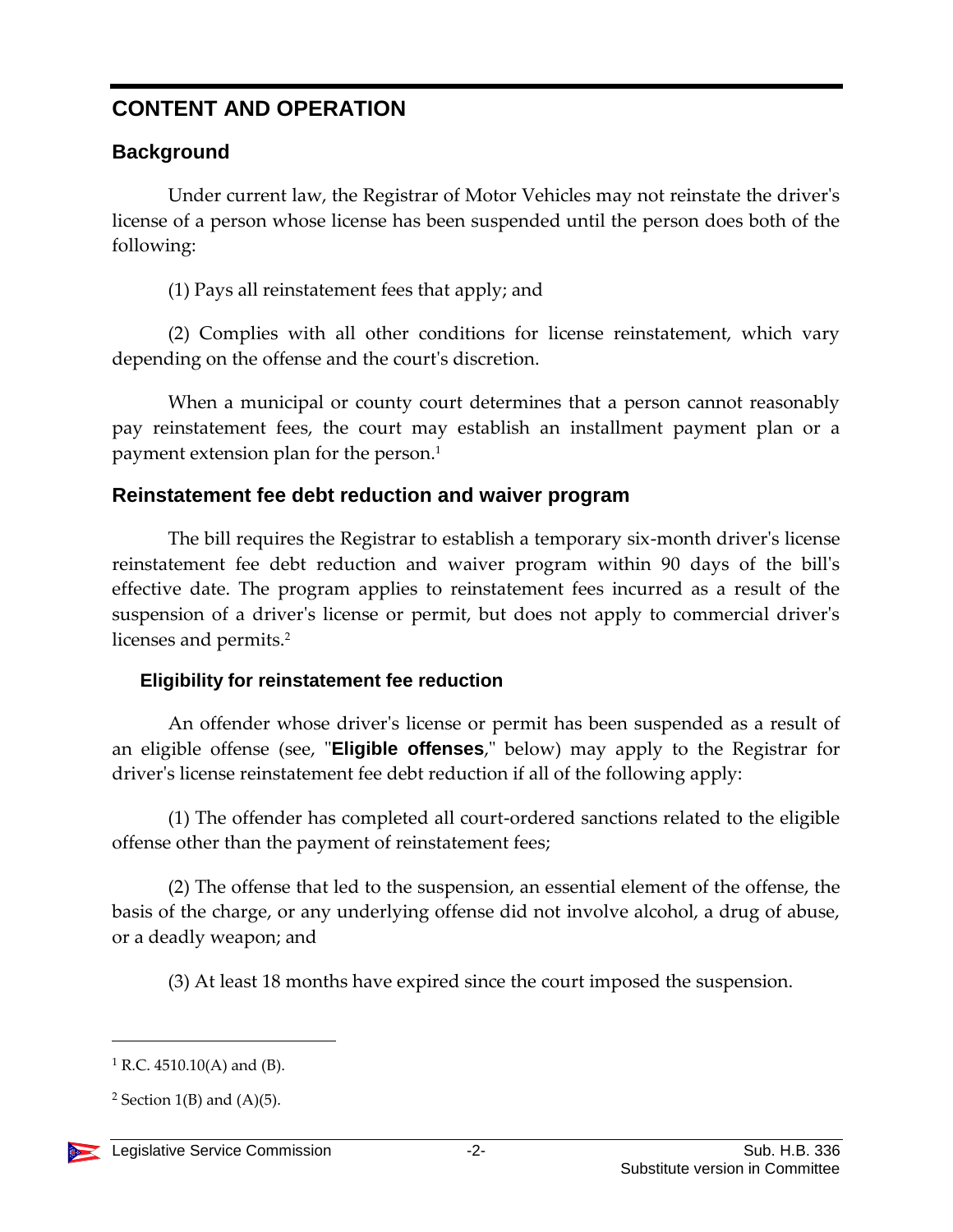The Registrar must grant the reinstatement fee debt reduction to an offender who is eligible for it as follows:

(1) If the offender owes reinstatement fees for multiple eligible offenses, the offender is required to pay only the lowest reinstatement fee owed for those offenses;

(2) If the offender owes reinstatement fees for one eligible offense, the offender must pay one-half of the reinstatement fee owed for that offense.<sup>3</sup>

#### **Eligibility for reinstatement fee waiver**

An offender whose driver's license or permit has been suspended as a result of an eligible offense may apply to the Registrar for a fee waiver if all of the following apply:

(1) The offender has completed all court-ordered sanctions related to the eligible offense other than the payment of reinstatement fees;

(2) The offense that led to the suspension, an essential element of the offense, the basis of the charge, or any underlying offense did not involve alcohol, a drug of abuse, or a deadly weapon; and

(3) The offender can demonstrate proof of indigence by providing documentation in a form approved by the Registrar.

The Registrar must grant the fee waiver to an offender who is eligible for it.<sup>4</sup>

#### **Other requirements**

The bill requires the Registrar to conduct a public service announcement regarding the driver's license reinstatement fee debt reduction and waiver program that includes a description of the program and its requirements. The Registrar must make this information available on the Bureau of Motor Vehicle's website.<sup>5</sup> Finally, the bill authorizes the Registrar to establish any additional requirements and procedures necessary to administer and implement the program, and entitles the act the "Reinstatement Fee Amnesty Initiative."<sup>6</sup>

 $\overline{a}$ 

 $6$  Section 1(F) and Section 2.



<sup>&</sup>lt;sup>3</sup> Section 1(A)(1), (C)(1), and (D)(1).

<sup>&</sup>lt;sup>4</sup> Section 1(A)(1), (C)(2), and (D)(2).

 $5$  Section 1(E).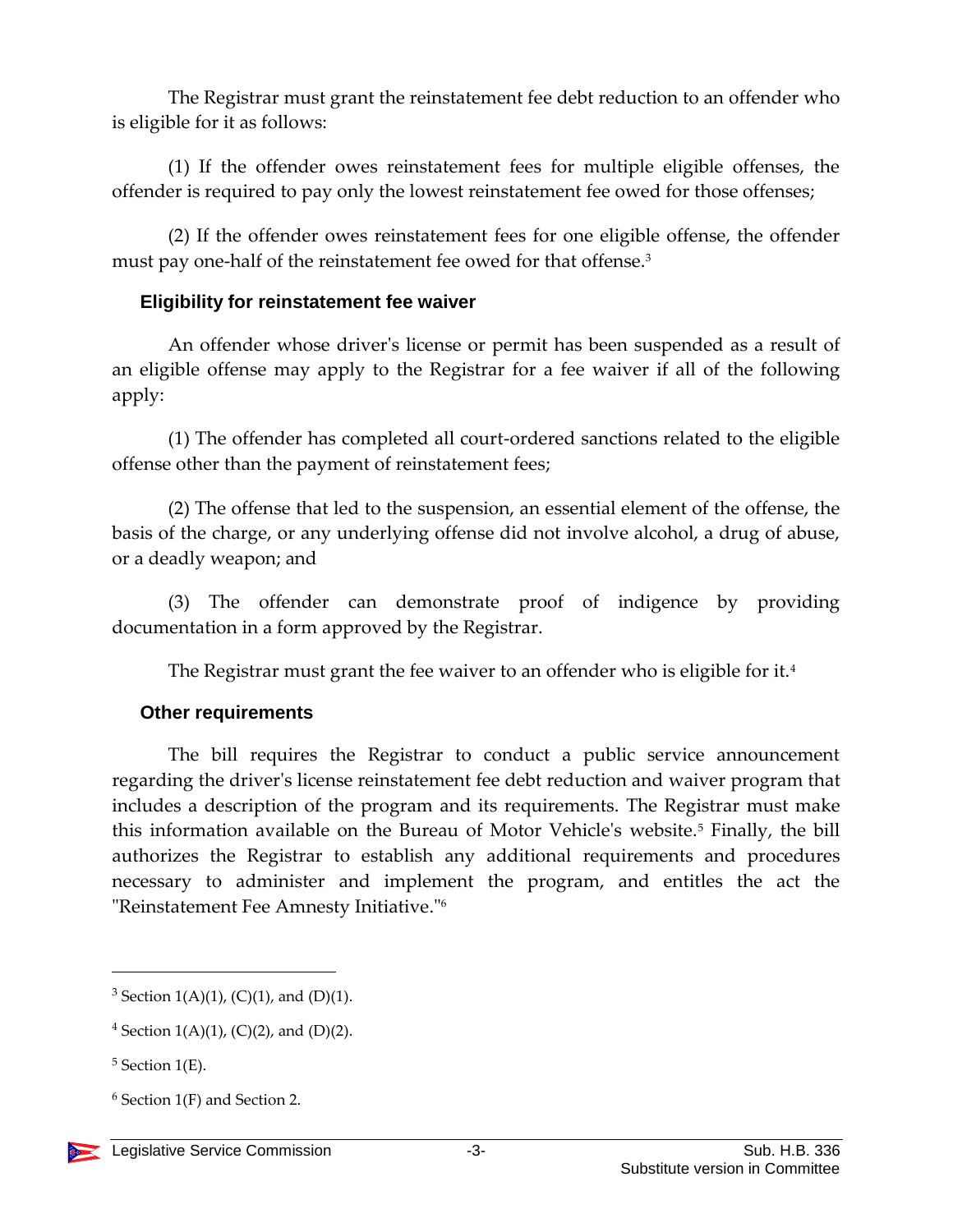#### **Eligible offenses**

Below is a list of the eligible offenses and a brief description of each offense:

- R.C. 2151.354, Unruly child.
- R.C. 2152.19, Delinquent child.
- R.C. 2152.21, Juvenile traffic offender.
- R.C. 2907.24, Solicitation with a motor vehicle.
- R.C. 2913.02, Theft of gasoline.
- R.C. 4507.20, Incompetence by examination.
- R.C. 4509.101, Operating vehicle without proof of insurance.
- R.C. 4509.17, Failure to pay security deposit or request a hearing after receiving notice from the Registrar regarding a motor vehicle accident.
- R.C. 4509.24, Default on a payment that was required by written agreement after a motor vehicle accident.
- R.C. 4509.40, Nonpayment of a judgment.
- R.C. 4510.037, Repeat traffic offender (12-point suspension).
- R.C. 4510.05, Violation of a municipal ordinance that is substantially similar to a statutory violation for which suspension may be imposed.
- R.C. 4510.06, Suspension under federal Assimilative Crimes Act.
- R.C. 4510.15, Reckless operation.
- R.C. 4510.22, Failure to appear or pay a fine related to specific vehicle-related violations.
- R.C. 4510.23, If adjudicated incompetent.
- R.C. 4510.31, Commission of specified motor vehicle offenses under age 18.
- R.C. 4510.32, Habitual absence from school.
- R.C. 4511.203, Wrongful entrustment of a motor vehicle.